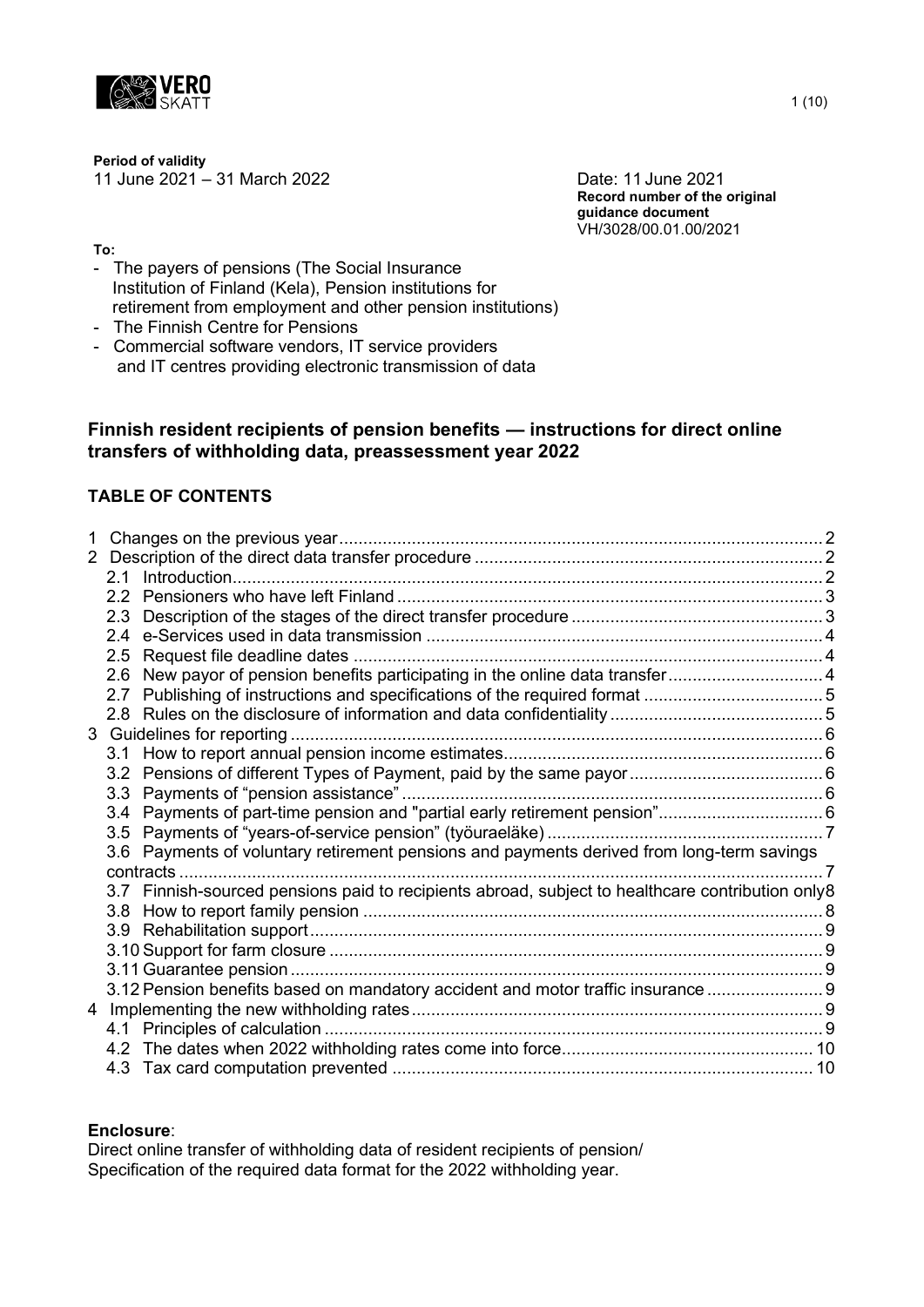

# **Finnish resident recipients of pension benefits — instructions for direct online transfers of withholding data, year 2022**

This translation into English is not official. For official guidance, refer to the original instruction memoranda in Finnish and Swedish, record no **VH/3028/00.01.00/2021.**

This document discusses the direct data transfer with which the withholding information for pension recipients can be transmitted for the 2022 year of payment and withholding. The payors or filers who request data transfer will receive the withholding rates in answer to their requests. This information is computed once a year (the information is also known as 'basic tax-card information'). This document does not concern the online transfer of information relating to revised tax cards.

## <span id="page-1-0"></span>**1 Changes on the previous year**

A number of annual changes to the specification has been made for the year 2022.

Updates were made to the instructions for signing in securely. As of 31 August 2021, the Tax Administration's e-services and the Incomes Register can no longer be accessed with Katso authorisations, Katso IDs and passwords. For further instructions on user identification and the relevant requirements for this information flow, click [here.](https://www.ilmoitin.fi/webtamo/sivut/IlmoituslajiRoolit;jsessionid=3E2A091D1B46C512726DAD05C4B96D3D?kieli=en)

This specification's exact period of validity is as follows: This specification sets out the requirements of file formatting that come into force 28 September 2021 and continue to be in force until a new version of this specification is released.

The last date for direct online transfer requests is 8 November 2021 (which also is the deadline for informing the Tax Administration of the pensioners' income).

The exact start date of payment of pension must now be reported as follows: Enter the start month for pensions that have started in 2020, 2021, 2022 or later if their Type of Payment is 03 or C or CL.

Section 3.7 below no longer contains the instruction to provide a separate request file in the case of Type of Payment 15. The local tax office may have carried out a withholding calculation for this payment together with another payment. Accordingly, a revised tax card may have been issued to the pensioner. Pensions under Type of Payment 15 are no longer reported to the Tax Administration on annual information returns if paid in 2022. Instead, they must be reported to the Incomes Register.

## <span id="page-1-1"></span>**2 Description of the direct data transfer procedure**

#### <span id="page-1-2"></span>**2.1 Introduction**

The procedure discussed in this document is the e-filed request, and the online answer to the request, that enables payors of pensions to receive the withholding information that they will need for each recipient of pension. The requests are made once a year.

This document only describes the request file in the case of **resident** recipients of pensions. If the pensioner is a tax non-resident for purposes of Finnish tax, see the other version on the subject of nonresidents.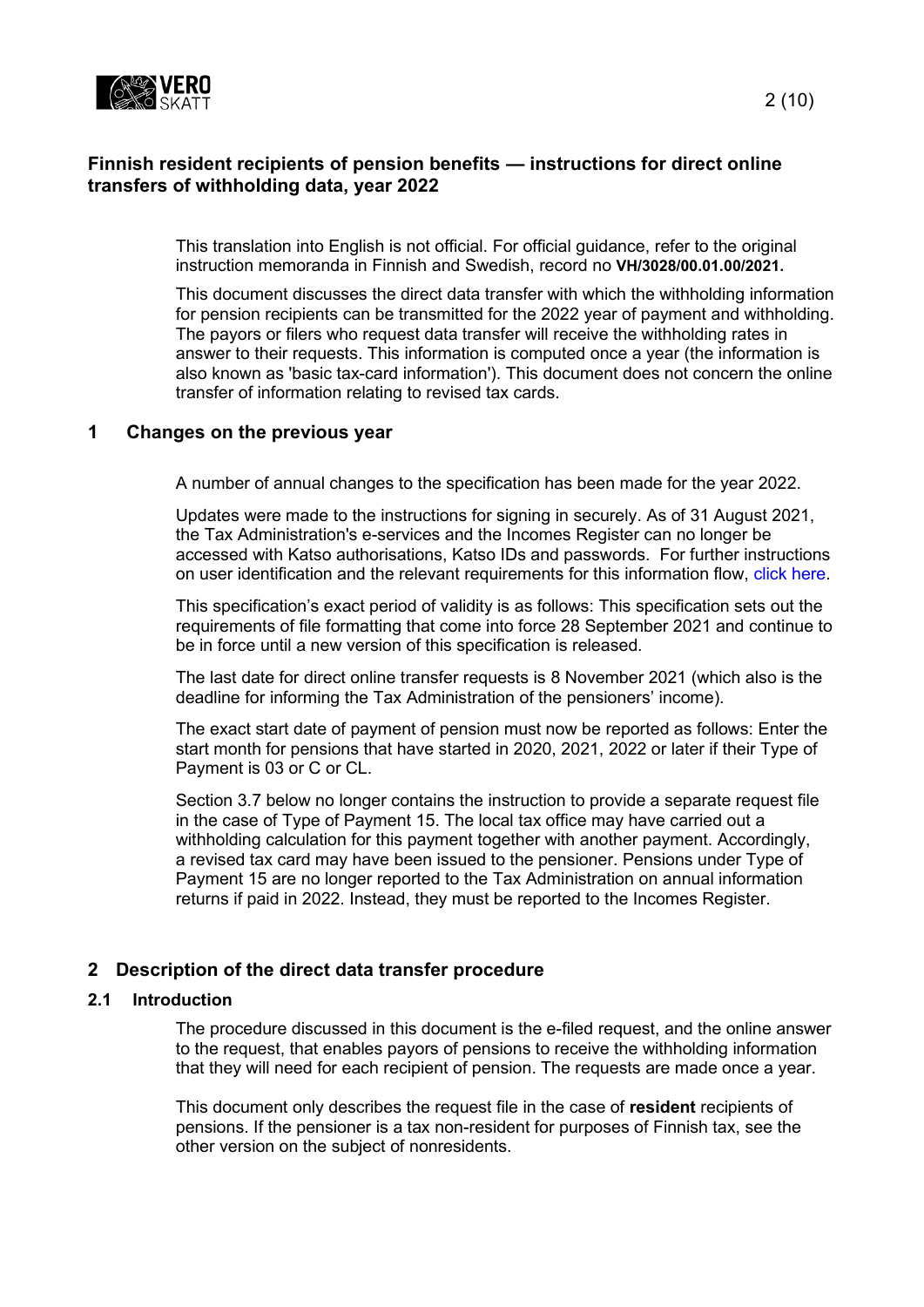

Payors cannot combine their request for residents with those for nonresidents. If the direct transfer of withholding information is needed for nonresident pensioners, a separate request file must be prepared. The format requirements are not the same for nonresidents' and residents' request files. The specification of the format for nonresidents is called "Nonresident recipients of pension benefits — instructions for direct transfers of withholding data, prepayment year 2022" — translation into English is available.

## <span id="page-2-0"></span>**2.2 Pensioners who have left Finland**

'Finnish tax residents' or 'residents' are terms that refer to people living in Finland. 'Nonresidents' are people living in other countries. However, if a Finnish citizen moves from Finland to another country, he or she will continue to be a tax resident of Finland during the calendar year when they left and for three (3) years after the end of that year. Finnish citizens who have left Finland may request for tax treatment as nonresidents prior to the close of the three-year period after the calendar year of leaving if they can show proof that they no longer have substantial ties with Finland. If a citizen of another country has lived in Finland and then leaves in order to start living in another country, he or she will normally become a nonresident as of the date of leaving.

**When the individual who leaves is a Finnish citizen and is paid Finland-sourced pensions, the payor must use the request file for residents (not nonresidents) during the three calendar years that follow the date of leaving Finland.** Only in the case that the individual has delivered the payor his or her tax card that requires tax treatment as a nonresident (called *rajoitetusti verovelvollisen muutosverokortti* in Finnish), or alternatively a tax-at-source card (called *lähdeverokortti* in Finnish) for other income types, the payor can use the request file for nonresidents for the purpose of asking for withholding information.

**For the fourth calendar year following the end of a Finnish citizen's year of leaving Finland, the payor must use the request file for nonresidents.** However, if the payor has received information from the Population Register Centre stating that the individual has returned to Finland to live, the payor must again use the request file for residents.

> **Example:** An individual pension recipient leaves Finland 1 August 2018 to start living in France. He is a citizen of Finland, and he continues to keep an apartment or house ready in Finland for his personal use. The conclusion is that he will continue to be a tax resident up to the end of 2018 and through 2019, 2020 and 2021. Starting 2022 he will be a nonresident.

> The fact that a house remains in Finland is a substantial tie that would make it impossible before 2022 to consider an individual as a nonresident even if he or she were to submit a claim for such treatment. Thus, the payor must use the residents' request files for 2019 through 2021, and move on to using the nonresidents' request file as of 2022 when asking the Tax Administration to deliver withholding data for this individual.

#### <span id="page-2-1"></span>**2.3 Description of the stages of the direct transfer procedure**

We send back the answer files with withholding data in response to the specific request files that the payors have submitted. The requests include specific references to individual recipients of pensions. The request files discussed in this document must comply with the data transfer requirements outlined in the Specification. They must be set up as instructed. To facilitate accurate computations of withholding rates, the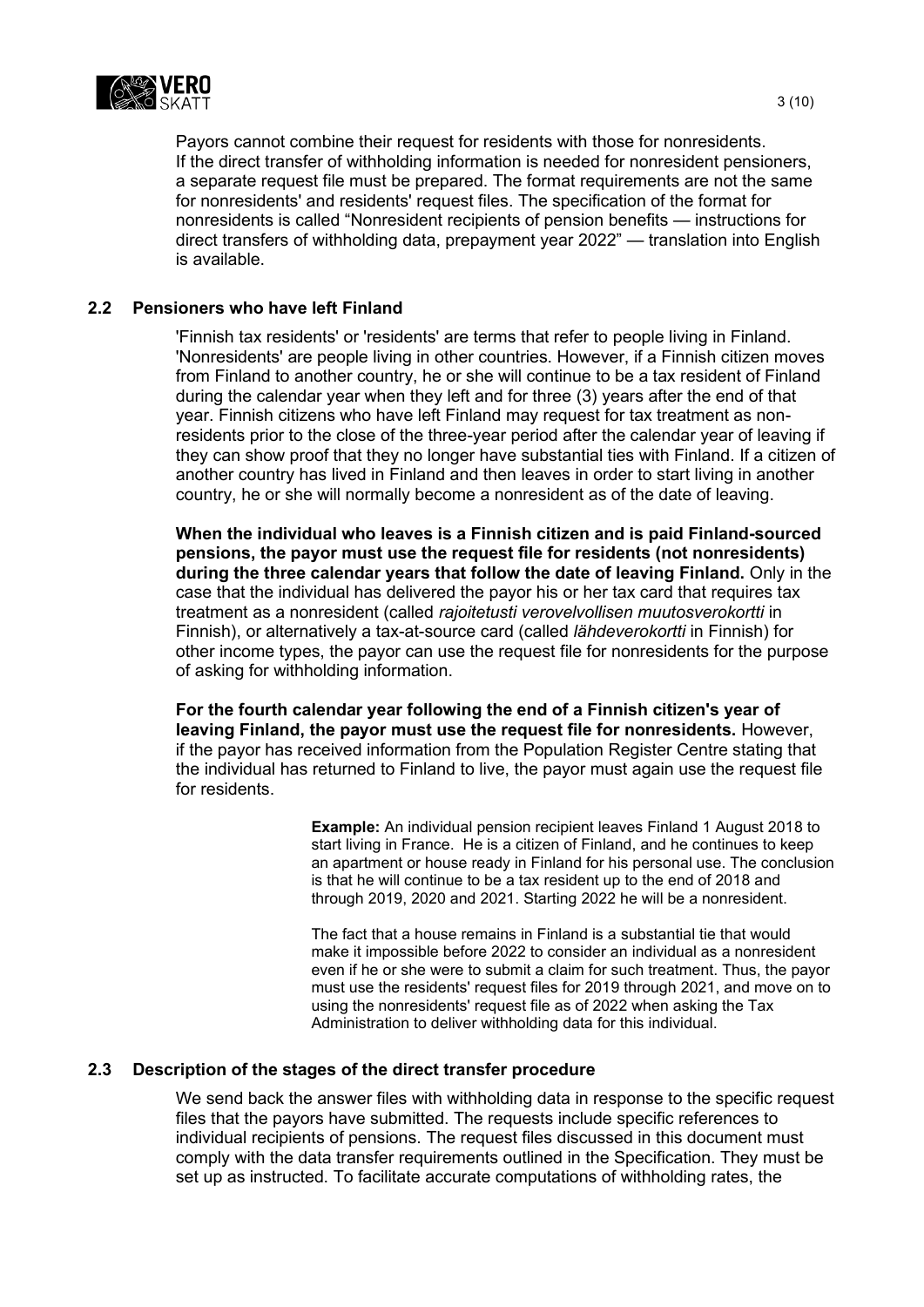

information in the request files must include payor-submitted estimates of annual gross pension incomes along with other facts as specified.

## <span id="page-3-0"></span>**2.4 e-Services used in data transmission**

To send the data to us, use the ilmoitin.fi gateway maintained by the Tax Administration, or use a service offered by a Tyvi service provider. Filings via any other data medium such as a CD-rom or a USB memory device are not accepted. More information on electronic filing is available at ilmoitin fi and tyvi fi en.

In order for the data transmission to succeed, the payor's accounting software must be able to create files that comply with the requirements of the Specification. It is the responsibility of commercial software vendors or system administrators to make sure of this. It is the responsibility of the filer or his representative that the e-file is successfully sent either via Ilmoitin.fi or via Tyvi services.

Commercial software vendors must run the necessary checks (at Ilmoitin.fi > *Check*) on the files before sending them for the first time. This step will ensure a secure and problem-free transfer of data.

Send your filing to the Tax Administration only once. It is the responsibility of the party submitting the details to ensure that the data are correct.

To sign in securely to the e-Services, the payors of pensions or the IT service centre must obtain a User ID and/or authorisation from the company they represent. Tax Administration e-Services require secure sign-in. For more information, please visit the [suomi.fi](https://www.suomi.fi/frontpage) website.

We send back our answer files to payors using the same data transfer service as they had used. We respond to the requests no later than two weeks in advance of the effective date of the new withholding rates. The payors receive answer files complete with withholding data. However, this requires that the payor-submitted request file had arrived on time and was free of errors.

Specifications are on a separate memorandum, listing all the required data elements and explaining the structure and formats of the request file.

#### <span id="page-3-1"></span>**2.5 Request file deadline dates**

The deadline for submittal of electronic files to request the withholding information is **8 November 2021**.

The deadline has been set to match the usual yearly schedule where the effective date of individual taxpayers' 2022 withholding rates is 1 February 2022. The deadline also satisfies the requirement that the Finnish Tax Administration must have enough pension income estimates available before its annual computer runs in which the following year's withholding rates are determined.

#### <span id="page-3-2"></span>**2.6 New payor of pension benefits participating in the online data transfer**

There is no need to sign a contract with the Tax Administration when you participate in the online data exchange with request-and-answer files. However, participants must follow the instructions and their updates closely.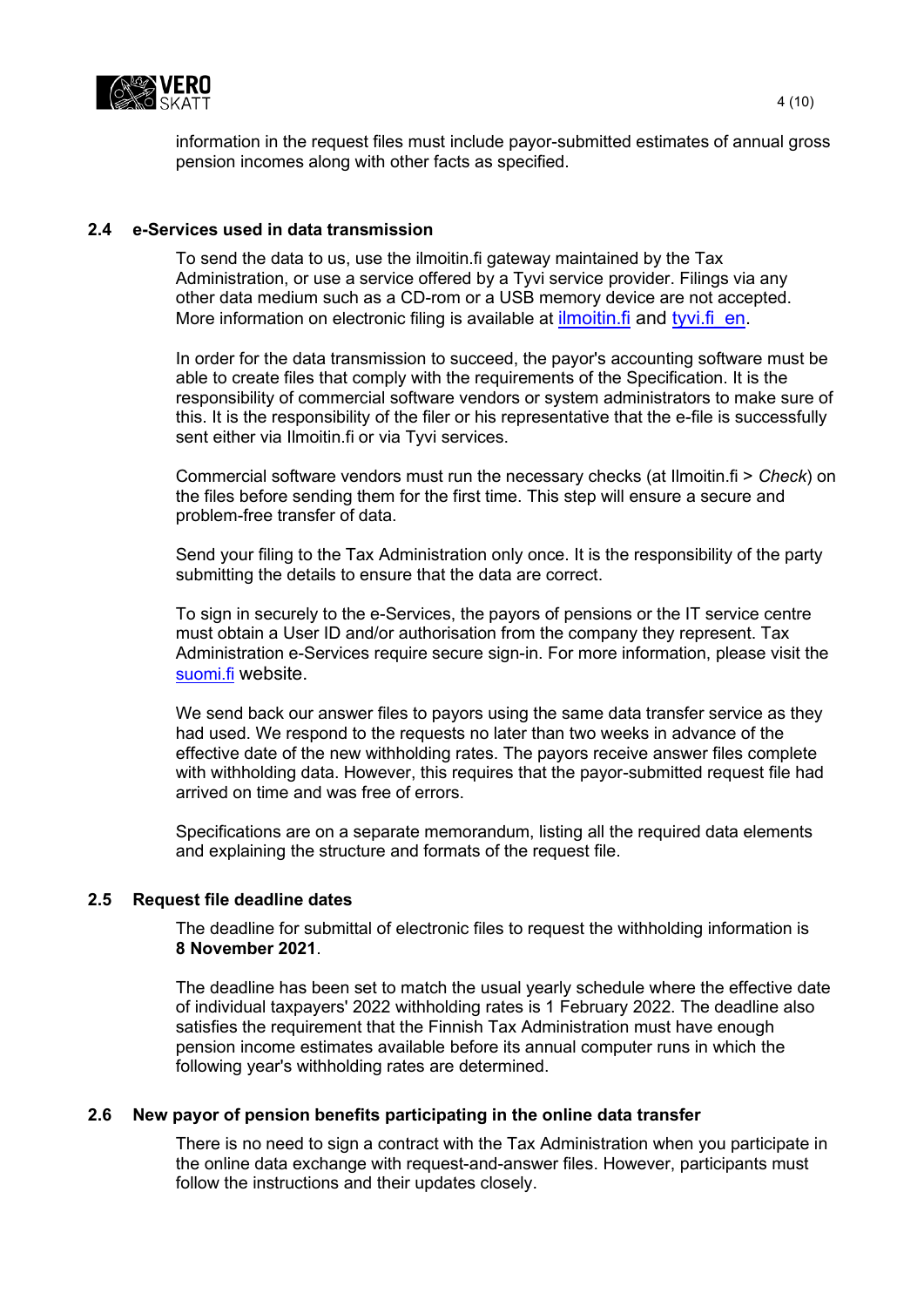

The Finnish Business ID is the identifier of the payor, filer – i.e. of the pension institution. **The Business ID that you submit must be the currently valid one**. Based on the Business ID information, the system will print the payor's name on the letters that the Tax Administration will send to the pensioners. The letters both show the withholding rates to be applied, and contain explanations of the principles of withholding calculation. Accordingly, it is very important that all pension institutions and other payors of pensions always keep the Tax Administration up to date.

This means that any address changes or business name changes should be reported to us promptly and in writing.

The Finnish Tax Administration's contact information can be found in the specification of the required data format.

## <span id="page-4-0"></span>**2.7 Publishing of instructions and specifications of the required format**

Instructions and Specifications are posted each year at tax.fi > About us > > Information and material on taxation > [IT\\_developers](http://www.vero.fi/fi-FI/Syventavat_veroohjeet/Sahkoinen_asiointi/Kehittajat) > [Data\\_format\\_specifications](http://www.vero.fi/fi-FI/Syventavat_veroohjeet/Sahkoinen_asiointi/Kehittajat/Tietuekuvaukset) > [Direct data transfers and other e-filings.](https://www.vero.fi/en/About-us/information_and_material_on_taxatio/it_developer/data-format-specifications/specifications__direct_data_transfers_a/)

Instructions are issued in new versions every year because there is some variation from year to year due to the irregularity associated with withholding rates, their dates of coming into force, and the deadline dates for the filing of direct-transfer requests. Commercial software vendors, payors of pensions and all other preparers of request files should therefore adapt to regularly occurring changes of data formats every year. Ordinarily, the updates of instructions and guidance are published in August or September.

For more information, see tax.fi > About us > Information and material on taxation > IT developers > e-Filing guidance > Electronic filing of information returns – General description.

#### <span id="page-4-1"></span>**2.8 Rules on the disclosure of information and data confidentiality**

The Tax Administration delivers withholding data by direct online transfer to payors under section 17 (1), paragraph 2 of the Act on the Public Disclosure and Confidentiality of Tax Information (1346/1999). Notwithstanding the confidentiality obligation, the Tax Administration may disclose information to payors on the withholding tax rate and other information required for payment of withholding tax related to taxpayers as specified by the payor.

Payors have the right to collect the data that are needed for withholding, and the right to store such data in their accounting systems. The request filing must be limited to cover the individuals who actually are paid pensions at the time when the withholding data is in force. If any organisation or individual maintains a register in such a way that neglect is evident with respect to the protection of personal information of natural persons within the meaning of the GDPR, the General Data Protection Regulation 2016/679 EU, and the Finnish Data Protection Act (1050/2018), it is regarded as a punishable offence entailing an obligation to pay damages.

The withholding data transmitted to the payors are confidential. Pursuant to § 12 of the Act on Public Disclosure and Confidentiality of Tax Information, they may not be used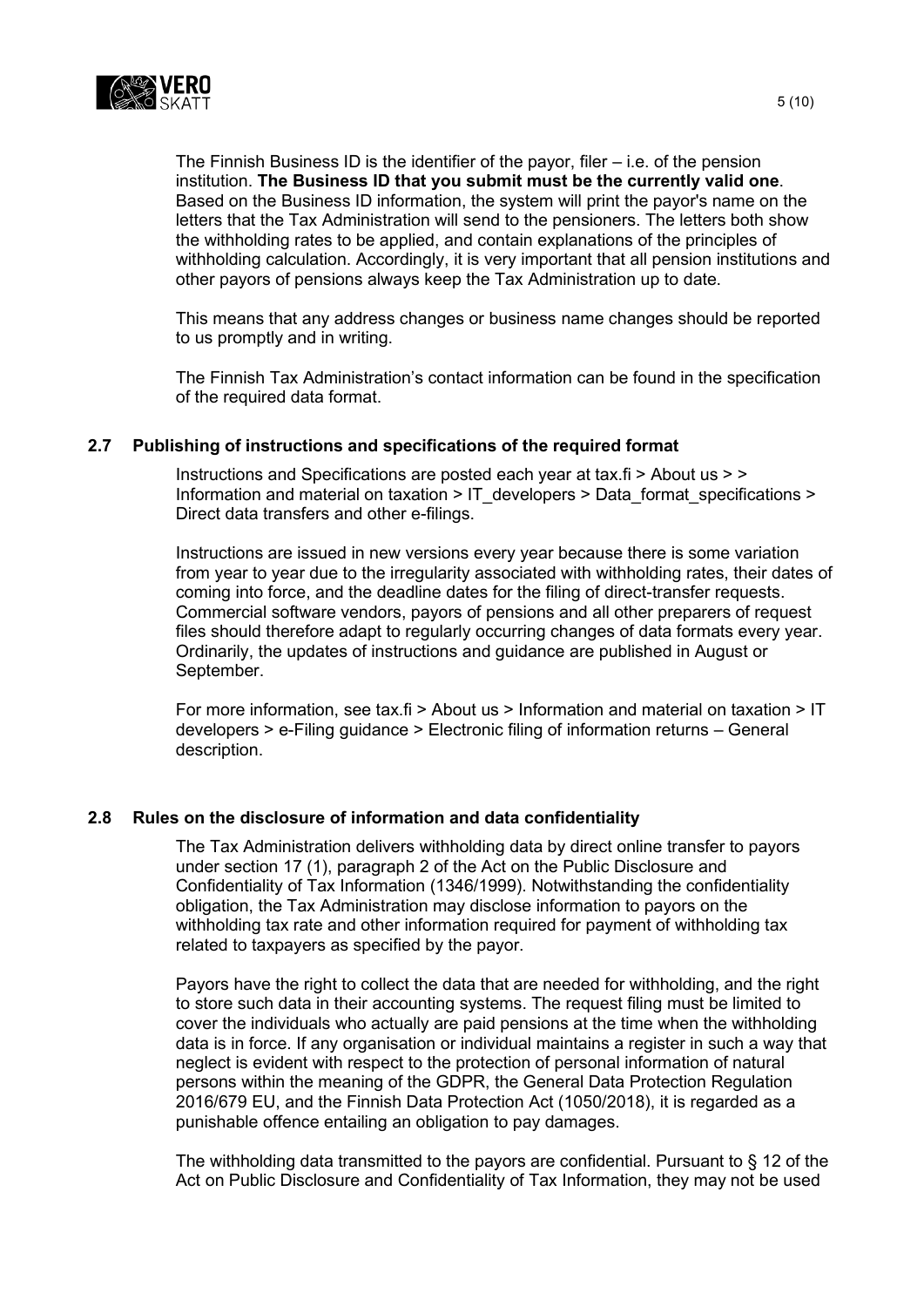

for any other purposes than what is their intended purpose. The only permissible purpose is the withholding of tax.

Provisions on non-disclosure and prohibition of information misuse are found in § 22 and § 23 of the Act on the Openness of Government Activities (621/1999). Anyone processing the information must keep it confidential under the provisions of the legislation. They must not use it for their personal benefit or for the benefit of another, nor to the detriment of any third parties.

Whoever handles individual taxpayers' withholding data must also consider the obligations of the Controller of a database within the meaning of the Decree on personal data and the Personal Data Act (523/1999), including the obligation to adhere to the agreed purposes of use, the obligation to protect the data and the obligation to inform the individuals whose data is being captured.

When any information becomes obsolete and unnecessary, delete it from the system.

The confidentiality requirements and the additional EU requirements of the GDPR 2016/697 concern all those who handle withholding data at pension institutions, accounting firms or IT centres.

The database of the Tax Administration makes a log of the users who send in request filings and of the pension institutions (and others) who have been given the withholding data.

## <span id="page-5-0"></span>**3 Guidelines for reporting**

#### <span id="page-5-1"></span>**3.1 How to report annual pension income estimates**

The euro amount of the 2022 annual income must be written as a straight string of numbers with no separator characters between the euros and the cents. If necessary, pad the figure with leading zeros. The value of position 42 – unit of currency must be '1' (the euro).

#### <span id="page-5-2"></span>**3.2 Pensions of different Types of Payment, paid by the same payor**

If a payor of pensions has paid more than one type of pensions, the payor must report them separately in order to differentiate between the Types of Payment concerned. Accordingly, each pension type will give rise to the preparation of a request file. For a list of Types of Payment, see section 9 of the Specification.

#### <span id="page-5-3"></span>**3.3 Payments of "pension assistance"**

Starting June 2017, individual recipients who would otherwise receive "labour market support" are entitled to a social benefit called "pension assistance", subject to specific terms and conditions. The tax rules that apply on "pension assistance" are those that apply on pension income.

If you pay this benefit, enter Type of Payment "AB" as the value of positions 53 to 54.

## <span id="page-5-4"></span>**3.4 Payments of part-time pension and "partial early retirement pension"**

Fill in Type of Payment '24' as the value of positions 53 to 54 to report part-time pensions including "partial early retirement", and '25' to report partial disability and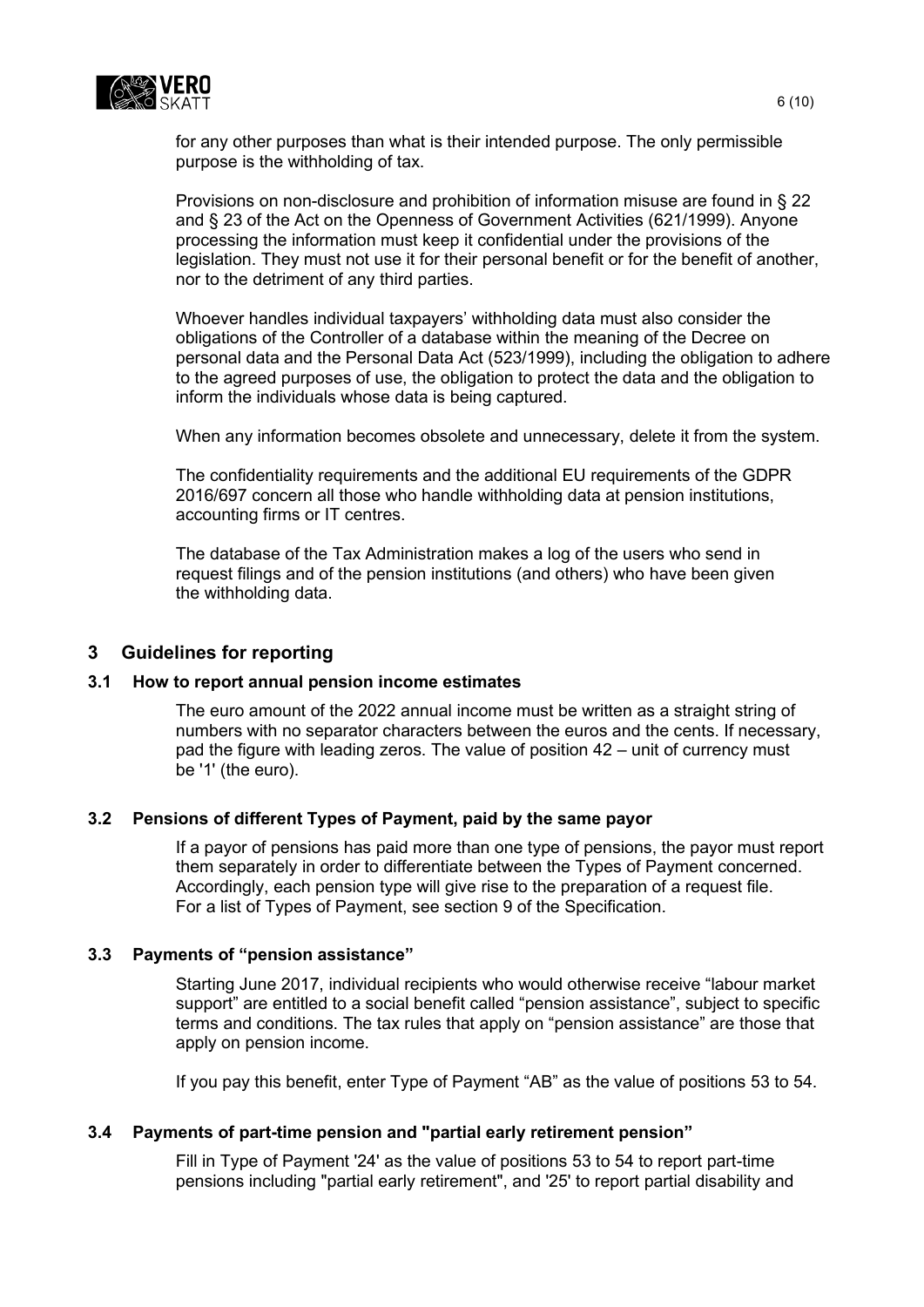

rehabilitation pensions. This will ensure that the Tax Administration system will not disregard the individual's wage income, if any. Instead, the system will calculate two withholding rates: one for pension income, another for wage income.

## <span id="page-6-0"></span>**3.5 Payments of "years-of-service pension" (työuraeläke)**

Report Type of Payment '03' if the pension is of the "years-of-service pension", effective from the beginning of 2017. Report old-age pension, disability pension, unemployment pension, veteran's pension and early old-age pension and rehabilitation subsidy in positions 53 to 54.

## <span id="page-6-1"></span>**3.6 Payments of voluntary retirement pensions and payments derived from long-term savings contracts**

Report Type of Payment '14' if pension benefits deemed as capital income and based on voluntary pension contracts are paid, and Type of Payment '13' if pension benefits deemed as earned income and based on voluntary pension contracts are paid. However, if pension benefits deemed as capital income are to be taxed with a 20 percent increase, the Type of Payment must be reported as 'V1'. Note: if pension benefits deemed as capital income are to be taxed with a 50-percent increase, the Type of Payment must be reported as 'V2'.

Furthermore, indicate Type of Payment '14' if payments deemed as capital income are made as based on a "PS" long-term savings contract (within the meaning of the Act no 1183/2009 governing long-term savings). Indicate Type of Payment '13' if payments deemed as capital income are made as based on a long-term savings contract. However, if such payments, deemed as capital income, are to be taxed with a 20 percent increase, the Type of Payment must be reported as 'V3'. Note: if such receipts of payments are to be taxed with a 50-percent increase, the Type of Payment must be reported as 'V4'.

Use payment type 13 also for pensions (when the requirements of EU regulations are not met), taxable as earned income, paid to EU officials based on voluntary pension insurance contracts. The new F1 Type of Payment is designed for the payments of pension (not based on Regulations) to retired officials of the EU due to voluntary pension insurance contracts, which are taxed with a 20-percent increase.

For a list of Types of Payments, see section 9 of the Specification.

As provided in the Official Decision of the Tax Administration, the computations on withholding must in these cases artificially increase the tax base by 20%. However, payors and filers must report the actual amounts to be paid and not include the 20 percent increase. The Tax Administration will include the increase. The payor must withhold the correct amount as instructed by the Tax Administration. In this case, the amount will be raised. This equally concerns the taxable pensions that are treated as earned income, and also the taxable pensions that are treated as capital income.

> **Example:** The receipts of pension based on a voluntary contract are taxed as 20% higher. In 2022, the total annual pension payment is €2,000. The payor must report it as €2,000 in the request file and specify 'V1' as Type of Payment. The individual pensioner has reported a deductible interest cost amounting to €200 related to a loan he had taken for the production of income. The calculation to work out his estimated tax liability is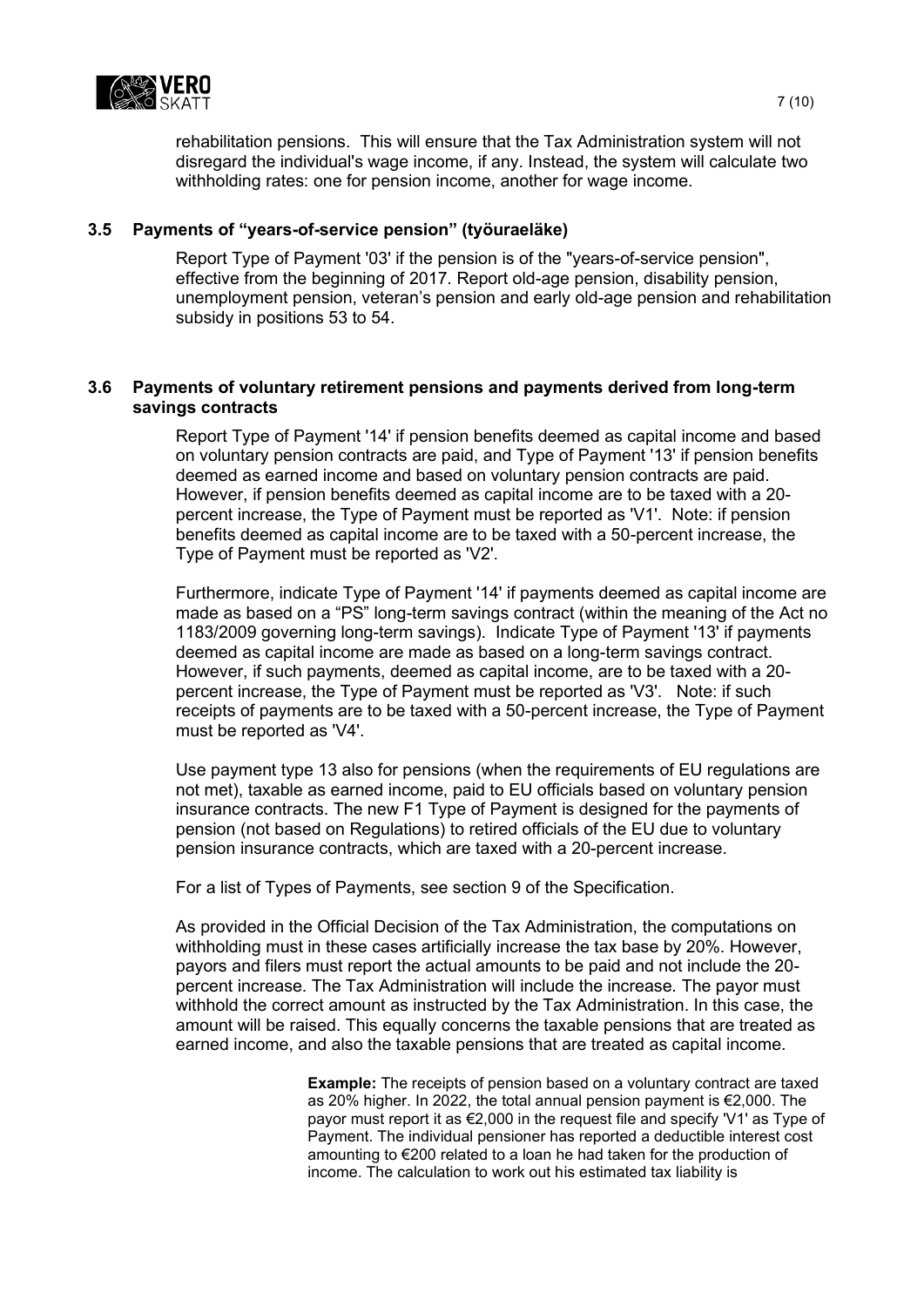

30% x (€2,000 + (€2,000 x 20%) - €200) = €660. The withholding rate to be applied to the individual's income is thus €660 / €2,400 = 27.5%. The answer file will contain the rate of 275 = 27.5%. The payor must withhold 27.5% of the artificially increased income amount i.e. of €2,400.

## <span id="page-7-0"></span>**3.7 Finnish-sourced pensions paid to recipients abroad, subject to healthcare contribution only**

Indicate Type of Payment '15' for payments of Finnish-sourced pension benefits, related to the private sector or to businesses operated by public organisations. These pensions are only subject to Finnish healthcare contributions. Sometimes they involve no withholding at all. Examples of these pension types include private-sector pension benefits – and pension relating to past employment with a public organisation that conducts business – payable to a Finnish tax resident living in a foreign country if the bilateral tax treaty prevents the levying of Finnish tax on them. Such pensions fall outside Finland's taxing rights but the Finnish healthcare contribution is chargeable if Finland is responsible for financing the individual's healthcare costs.

You can only have '15' as the Type of Payment if the pension payments meet the following conditions:

- a) There is a revised tax card, received by letter, with the words "Concerns the withholding of healthcare contributions"—"Tämä verokortti koskee sairaanhoitomaksun perimistä" instructing the payor of this pension benefit, or
- b) there may be a direct data transfer of revised tax-card information showing code 060, value '1' to instruct the payor, or
- c) there has been Type of Payment 15 displayed in the answer file that you received last year regarding last year's withholding data.

## <span id="page-7-1"></span>**3.8 How to report family pension**

The request files must include estimates of the 2022 pension income. These estimates must be made so as to reflect any upcoming changes that the payor or filer is aware of. This includes situations where the end date is known for a pension payable to a child. If such an end date falls in the coming year, the payor/filer should only report the amount that will accrue up to the end date.

Under § 40 of the Act governing old-age pensions (Act no 568/2007), the family pension payable to a child can only be paid during ages 18 to 21 and to children who pursue studies. This means that if the child were to discontinue his or her being a student, they would also lose their right to receive the family pension. Because it is impossible for the payor/filer to anticipate continued or discontinued academic studies, payors/filers must report the estimated pension amount for the entire year. However, if it is known that the child will turn 21 during the coming year, the payor/filer must only report the amount that will accrue up to the  $21<sup>st</sup>$  birthday.

Any Kela-paid pension payable to widows, within the meaning of the legislation governing national pensions, must not be included in the estimated amount of the request file. The withholding on these payments must be effected as instructed by the Official Decision of the Tax Administration on withholding, or as specifically instructed by the local tax office (on a revised tax card).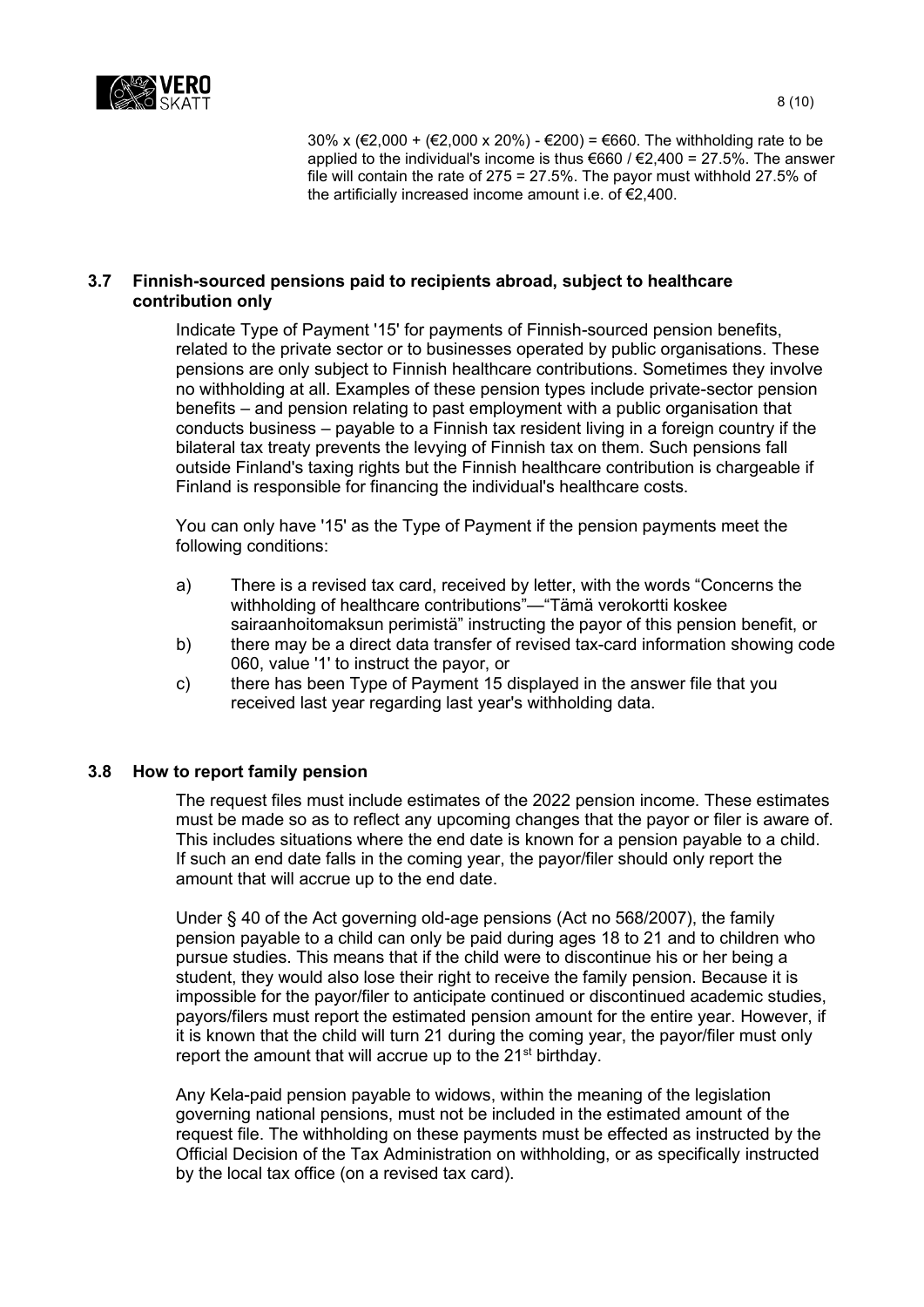

The pension centre-paid widow's pension (before the adjustment known as '*eläkesovitus*' is completed) must be reported for the entire year as equal to the result of the January 2022 amount multiplied by twelve. If any substantial changes were to be made later in the adjustment process known as *eläkesovitus*, the payor or filer must give guidance to the pensioner to turn to the Finnish Tax Administration in order to request a revised withholding rate i.e. a new tax card.

## <span id="page-8-0"></span>**3.9 Rehabilitation support**

Similar rules apply to rehabilitation support and disability pension benefits. For this reason, recipients of rehabilitation support are entitled to the same deductions for pension income as other pension recipients. Indicate '03' as the Type of Payment in positions 53 – 54, that is, in the same way as in the case of disability pension.

## <span id="page-8-1"></span>**3.10 Support for farm closure**

The benefits paid to farmers in connection with relinquishing their farm (called *Maatalousyrittäjien luopumistuki* in Finnish) are regarded as pension income entitling the recipient to tax deductions for pension recipients. Enter '54' as the Type of Payment in positions 53 – 54.

## <span id="page-8-2"></span>**3.11 Guarantee pension**

As of 1 March 2011, some pension recipients have received a pension type known as 'guarantee pension' (*takuueläke* in Finnish). Report 'AA' as the Type of Payment for any payments of guarantee pension.

#### <span id="page-8-3"></span>**3.12 Pension benefits based on mandatory accident and motor traffic insurance**

Report 'C' as the Type of Payment in the case of the pension types falling into the categories of family pensions and accident-insurance pensions, either statutory or voluntary, when the requirements of EU Social Security Regulation are met.

Correspondingly, enter 'CL' as the Type of Payment in the case of payments of disability pension or family pension in situations where the requirements of EU Social Security Regulation are not met.

Indicate '07' as the Type of Payment in the case of family and disability pensions based on third-party insurance contracts, where the requirements of the EU social security Regulation are not met.

For the 'C' Type of Payment, only fill position 53 with the letter 'C' and leave position 54 blank.

## <span id="page-8-4"></span>**4 Implementing the new withholding rates**

#### <span id="page-8-5"></span>**4.1 Principles of calculation**

The Tax Administration performs the necessary calculations to obtain a single withholding rate for all payments of pension benefits to the recipient. As for Type of Payment 15, the rate can be no higher than the healthcare contribution rate. However, it is rounded up to the nearest half percentage, or the nearest even percentage. For 2021, the officially confirmed rate of healthcare contribution is 1.65% when applied